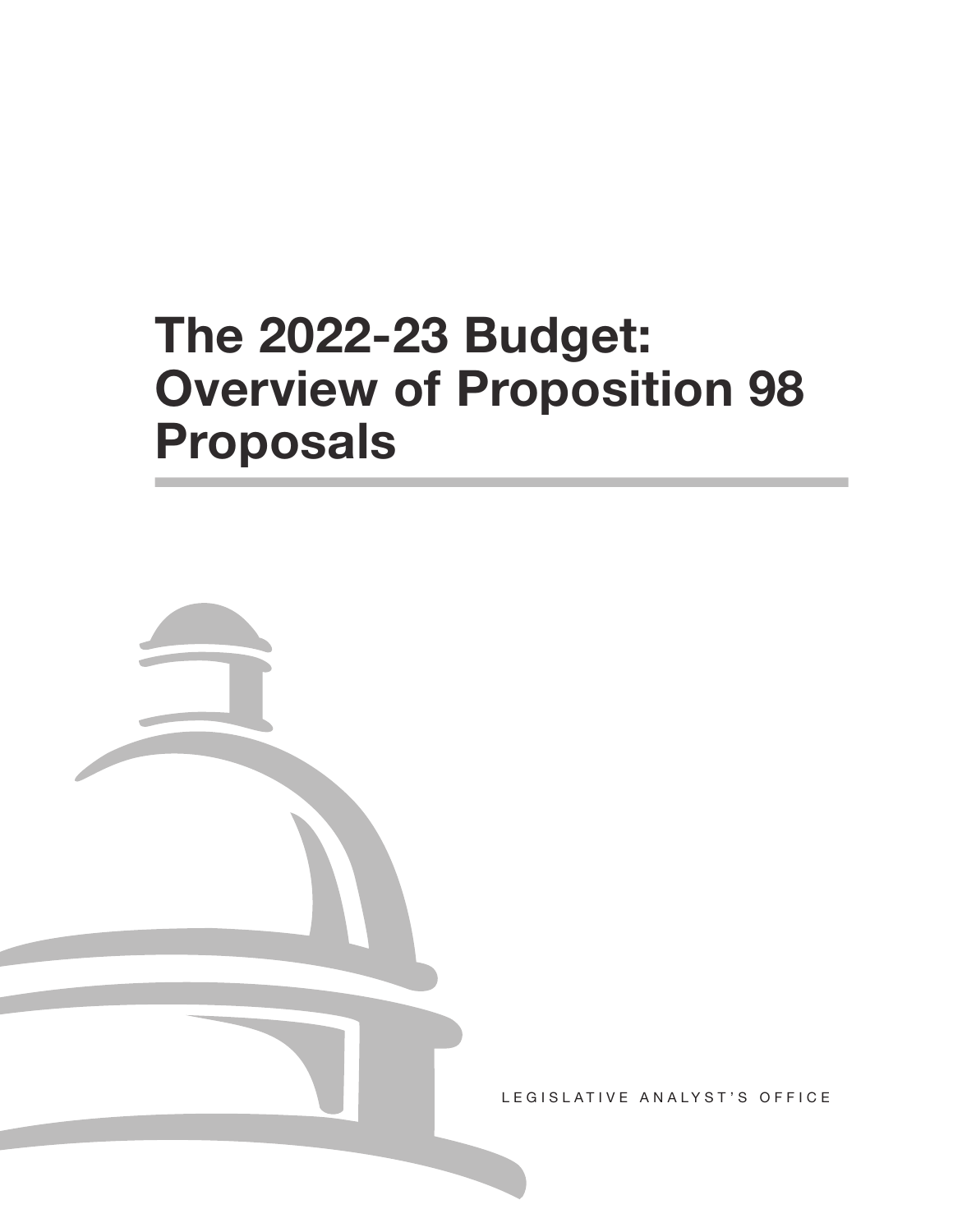### **Update on the 2020-21 and 2021-22 Guarantees**

| (In Millions)       |                                     |                                 |               |                                     |                                 |               |
|---------------------|-------------------------------------|---------------------------------|---------------|-------------------------------------|---------------------------------|---------------|
|                     | 2020-21                             |                                 |               | 2021-22                             |                                 |               |
|                     | <b>June 2021</b><br><b>Estimate</b> | January 2022<br><b>Estimate</b> | <b>Change</b> | <b>June 2021</b><br><b>Estimate</b> | January 2022<br><b>Estimate</b> | <b>Change</b> |
| <b>General Fund</b> | \$67,685                            | \$70,035                        | \$2.351       | \$66,374                            | \$71,845                        | \$5,471       |
| Local property tax  | 25,745                              | 25,901                          | 156           | 27,365                              | 27,219                          | $-146$        |
| <b>Totals</b>       | \$93,430                            | \$95,936                        | \$2,507       | \$93,739                            | \$99,064                        | \$5,325       |

#### **Significant Increase in Current- and Prior-Year Estimates of the Guarantee**

- Relative to the June 2021 estimates, the guarantee is up \$2.5 billion (2.7 percent) in 2020-21 and \$5.3 billion (5.7 percent) in 2021-22 (\$7.8 billion in total).
- These increases are due to higher General Fund revenue estimates. Many factors account for this increase—retail sales have surged, corporate earnings have reached historic highs, and employers' payrolls have grown.
- The state is required to "settle up" to the higher quarantee. These one-time settle-up payments account for about one-third of the new Proposition 98 spending in the Governor's budget.

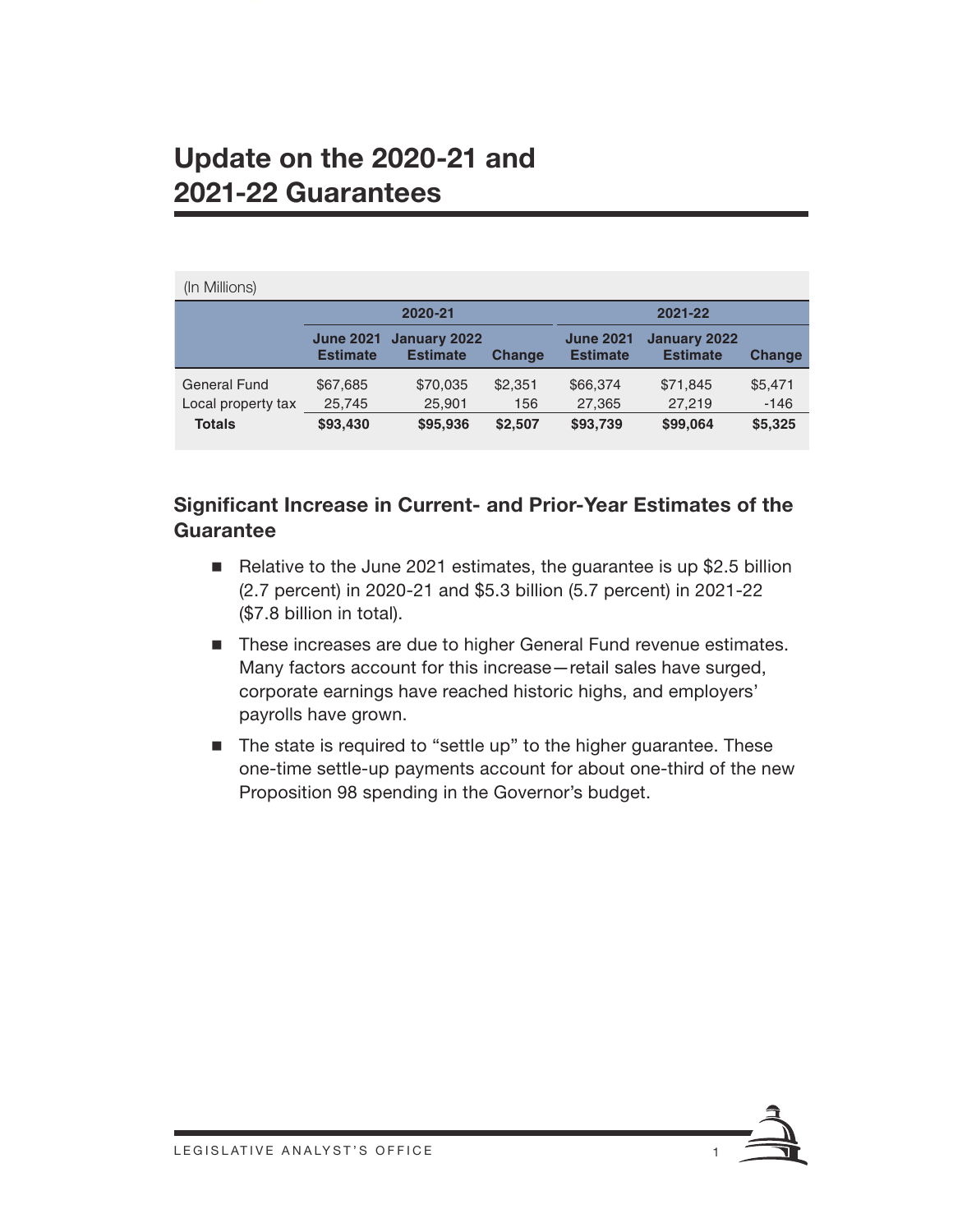### **Additional Growth in the Guarantee in 2022-23**

| (Dollars in Millions)     |                |                           |                            |                            |                |  |  |  |
|---------------------------|----------------|---------------------------|----------------------------|----------------------------|----------------|--|--|--|
|                           | 2020-21        | 2021-22<br><b>Revised</b> | 2022-23<br><b>Proposed</b> | <b>Change From 2021-22</b> |                |  |  |  |
|                           | <b>Revised</b> |                           |                            | Amount                     | <b>Percent</b> |  |  |  |
| <b>Funding by Source</b>  |                |                           |                            |                            |                |  |  |  |
| General Fund              | \$70,035       | \$71.845                  | \$73.134                   | \$1,289                    | 1.8%           |  |  |  |
| Local property tax        | 25,901         | 27,219                    | 28,846                     | 1,627                      | 6.0            |  |  |  |
| <b>Totals</b>             | \$95,936       | \$99,064                  | \$101,980                  | \$2,916                    | 2.9%           |  |  |  |
| <b>Funding by Segment</b> |                |                           |                            |                            |                |  |  |  |
| K-12 education            | \$82,089       | \$84,407                  | \$87.326                   | \$2.919                    | 3.5%           |  |  |  |
| Community colleges        | 10,766         | 11.075                    | 11,593                     | 518                        | 4.7            |  |  |  |
| Reserve deposit           | 3,081          | 3,582                     | 3.061                      | $-521$                     | $-14.5$        |  |  |  |

#### **Increase in the 2022-23 Guarantee**

- The guarantee is up \$2.9 billion (2.9 percent) over the revised 2021-22 level and \$8.2 billion (8.8 percent) compared with the enacted 2021-22 level.
- **Increases in General Fund and local property tax revenue both** contribute to growth in the guarantee.

#### **Adjustment for Transitional Kindergarten**

- The June 2021 budget plan established a schedule to make Transitional Kindergarten available to all four-year olds by 2025-26. It also reflected an agreement to "rebench" (adjust) the guarantee upward to account for the cost of the expansion.
- The estimate of the guarantee in 2022-23 includes a General Fund increase of \$639 million for the first year of the Transitional Kindergarten expansion.

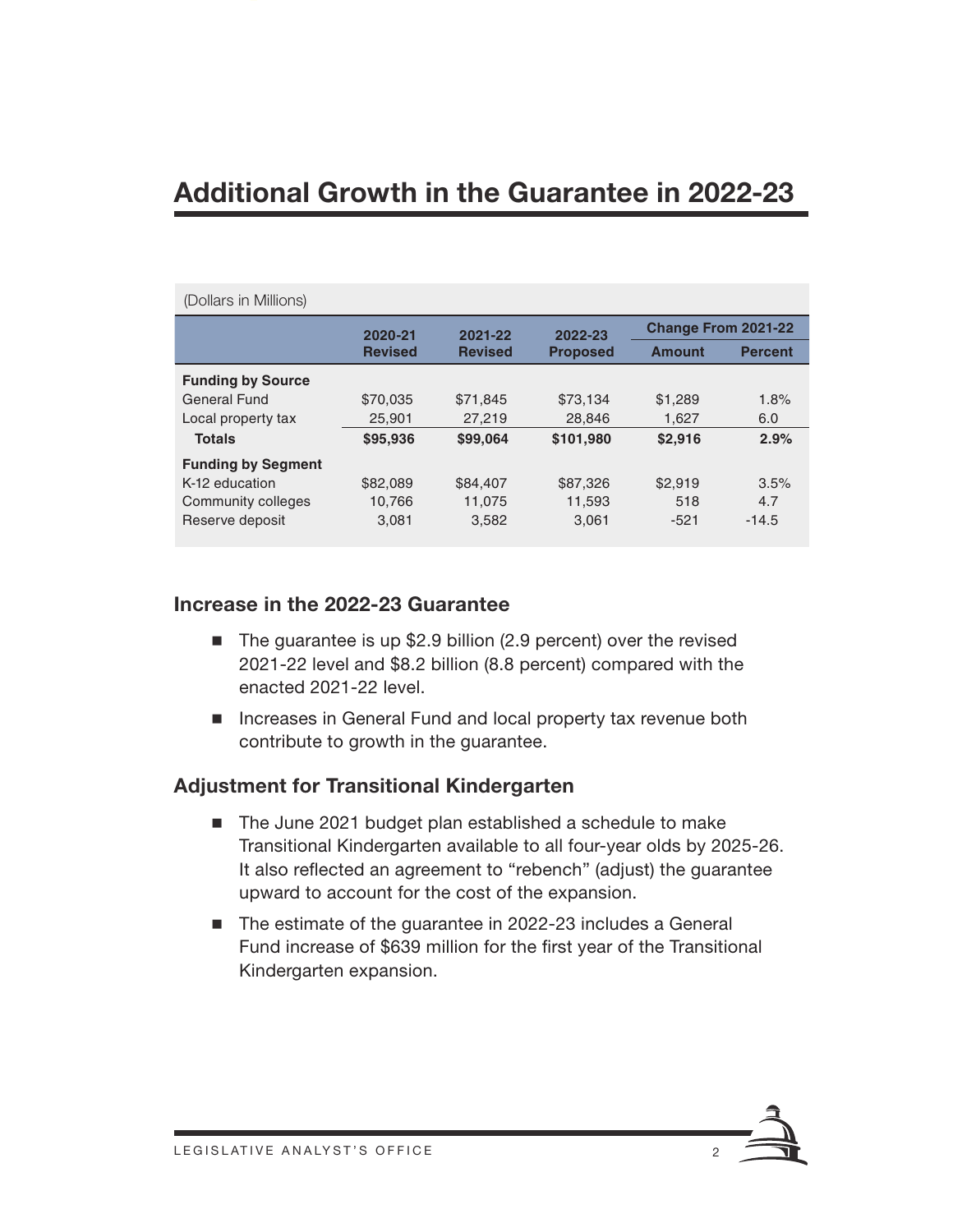#### **Significant Deposits Into the Proposition 98 Reserve**

- **Proposition 2 (2014) established the Proposition 98 Reserve and** set forth rules requiring deposits and withdrawals under certain conditions. Generally, deposits are required when revenue from capital gains is relatively strong and the minimum guarantee is growing faster than per capita personal income.
- The June 2021 budget plan assumed the state would make deposits totaling \$4.5 billion across 2020-21 and 2021-22. Under the Governor's budget, the state would make additional required deposits of nearly \$2.2 billion across those two years and another deposit of nearly \$3.1 billion in 2022-23.
- The total balance in the reserve would reach \$9.7 billion by the end of 2022-23—nearly 10 percent of the minimum guarantee.

### **School District Reserve Cap Operative in 2022-23**

- A state law caps the reserves a school district may hold for undesignated purposes once the Proposition 98 Reserve exceeds 3 percent of the minimum guarantee.
- The cap is 10 percent of a school district's annual expenditures. Districts with 2,500 or fewer students are exempt.
- The latest available data (from 2019-20) show that approximately 265 medium and large districts (76 percent) have reserves exceeding the cap.
- Districts could avoid the cap by designating their reserves for specific purposes or asking their county offices of education to approve an exemption. Alternatively, they could spend down their reserves.

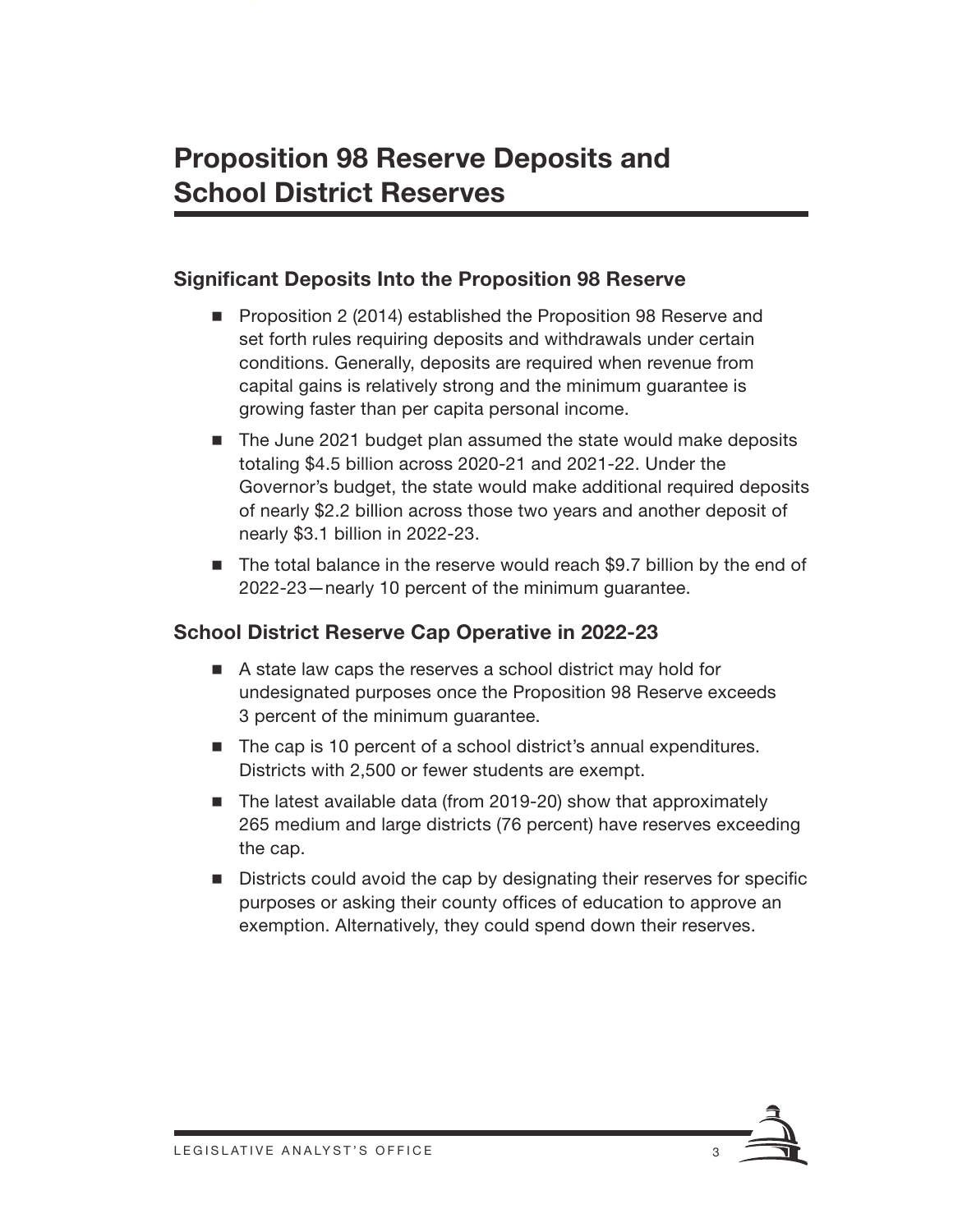### **Comments on the Minimum Guarantee**

#### **Underlying Revenue Estimates Generally Seem Reasonable**

- For 2021-22, the General Fund revenue estimate in the Governor's budget is \$9.4 billion (4.7 percent) lower than our November estimate. Although the budget estimate is plausible, we think revenue is more likely than not to come in higher.
- For 2022-23, the General Fund revenue estimate in the Governor's budget is \$9.9 billion (4.9 percent) lower than our November estimate. The majority of this difference is due to the Governor's tax policy proposals. Accounting for these proposals, our estimates are similar.
- The estimates of local property tax revenue in the Governor's budget also seem reasonable. (The budget estimates are only \$124 million above our estimates for 2021-22 and 2022-23 combined.)

#### **Changes in General Fund Revenue Would Affect the Minimum Guarantee**

- "Test 1" is operative for calculating the guarantee each year of the budget period. In Test 1 years, the guarantee increases or decreases about 40 cents for each dollar of higher or lower revenue.
- Attendance declines in 2021-22 or 2022-23 would not reduce the guarantee, even if they were significantly larger than the Governor's budget assumes. The Test 1 formula ensures schools and community colleges receive at least 40 percent of General Fund revenue regardless of student attendance changes.

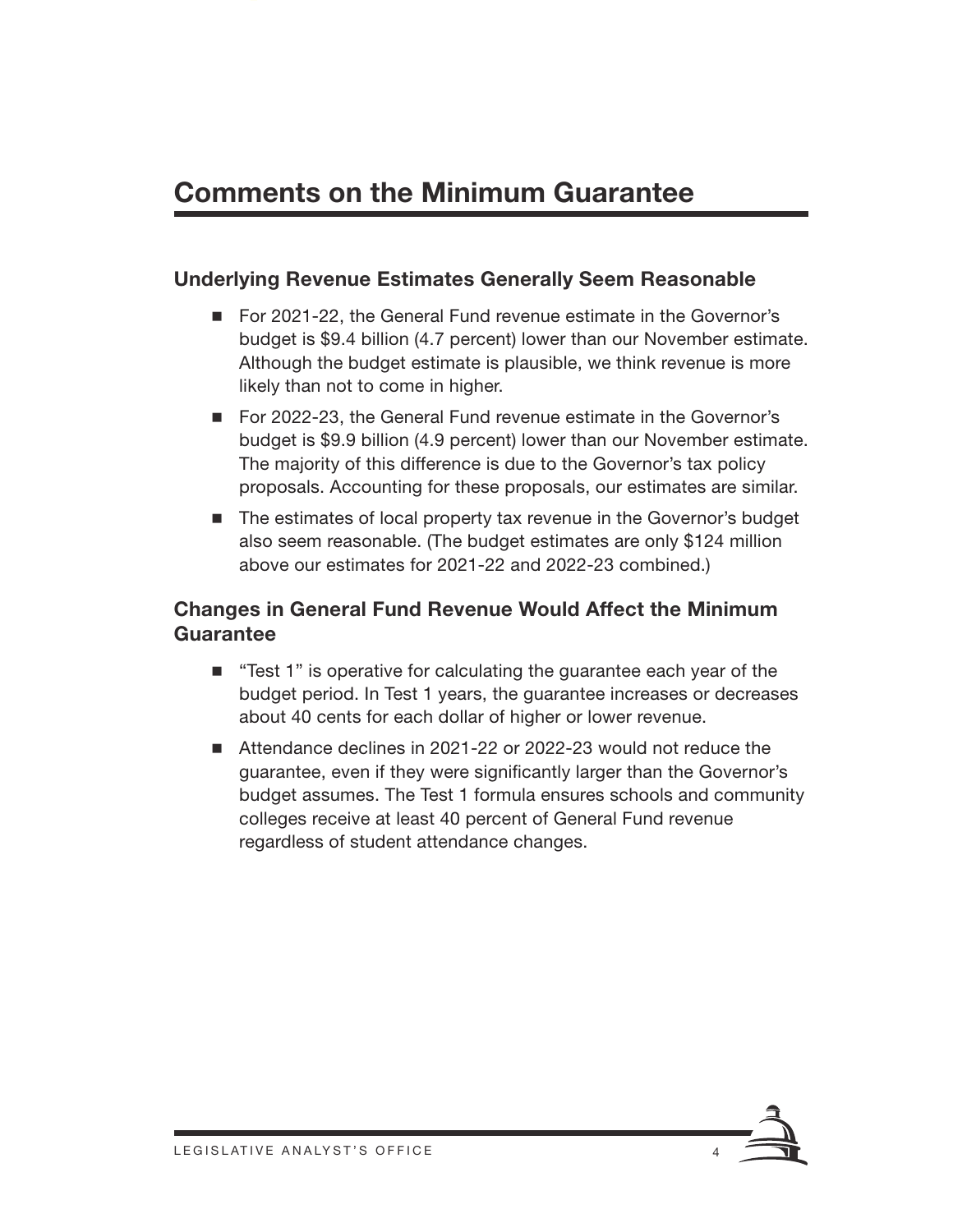#### **Budget Contains \$17.7 Billion in Proposition 98 Spending Proposals**

- Nearly \$10.6 billion for ongoing augmentations.
- Nearly \$7.2 billion for one-time activities.

#### **\$5.3 Billion Ongoing to Fund Previous Budget Commitments**

- The largest allocation is \$3.4 billion to accelerate implementation of the Expanded Learning Opportunities Program.
- Other allocations relate to Transitional Kindergarten, universal school meals, State Preschool rates, and community college financial aid.

#### **\$4.1 Billion Ongoing for Cost-of-Living Adjustments (COLAs) and Attendance Changes**

- The budget covers a 5.33 percent COLA for school and community college programs.
- For schools, the budget anticipates a 2.19 percent attendance decline in 2022-23 but proposes a new declining enrollment adjustment to offset this reduction.
- For community colleges, the budget funds 0.5 percent enrollment growth in 2022-23 and proposes a new funding floor for each college district beginning in 2025-26.

#### **\$2.3 Billion One Time for Infrastructure**

- For schools, the budget provides \$1.5 billion for electric school buses and \$450 million for kitchen infrastructure. (Separate from these amounts, the budget provides \$2.2 billion in non-Proposition 98 General Fund for the School Facility Program.)
- For community colleges, the budget provides \$388 million for deferred maintenance and instructional equipment.

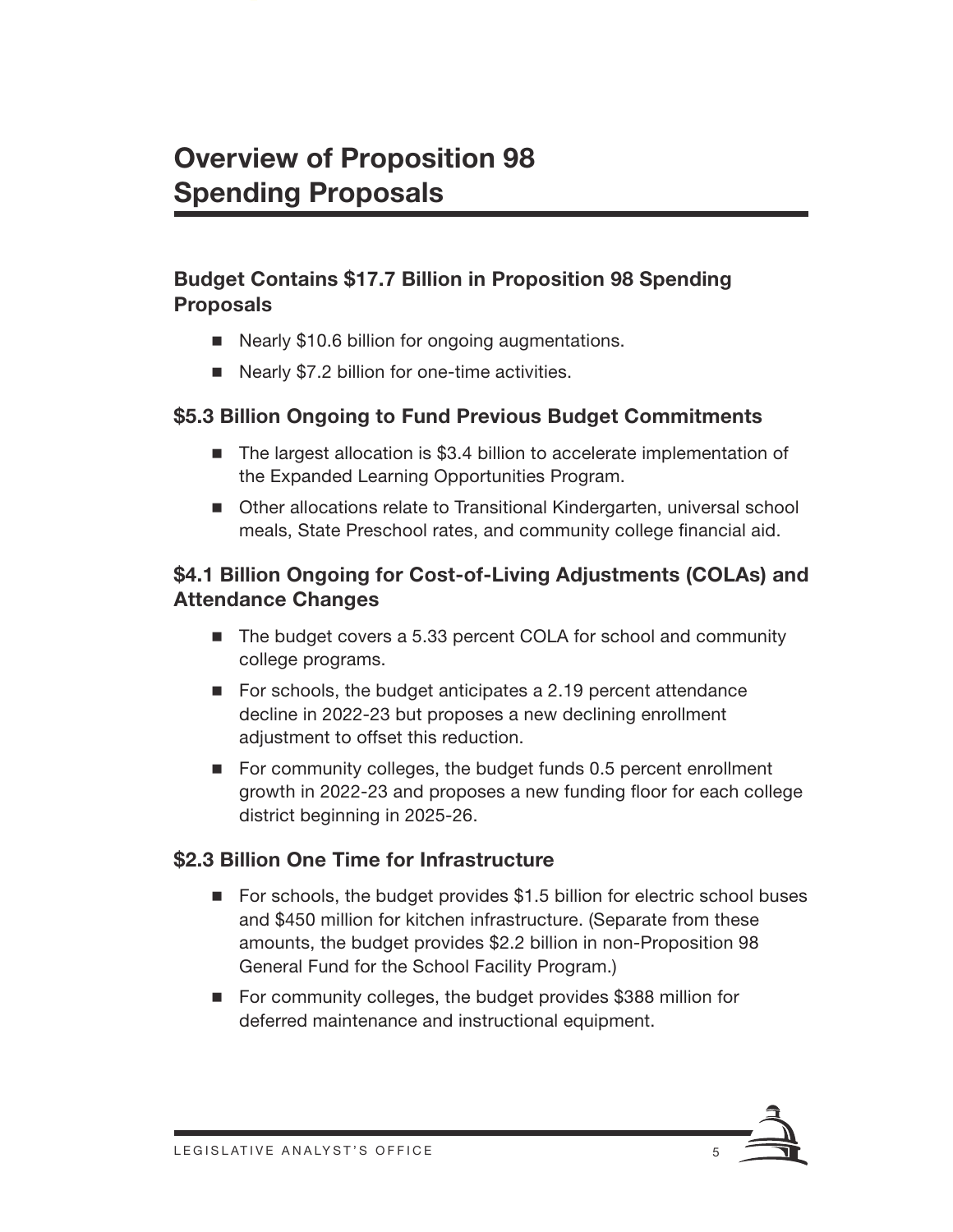### **K-12 Spending Proposals**

#### (In Millions) **Ongoing** Expanded Learning Opportunities Program (ELOP) \$3,400 LCFF attendance (-2.19 percent) and COLA (5.33 percent) adjustments 2,106 New LCFF adjustment for declining enrollment 1,200 Transitional Kindergarten expansion 639 million 639 Universal school meals implementation 696 Special Education base rates 500 Transitional Kindergarten lower staffing ratios 383 COLA for select categorical programs (5.33 percent) 352 State Preschool adjustment factor for students with disabilities 198 Annualization of State Preschool rate increases 166 After school program rates 149 Charter school facilities upgrades 30 California College Guidance Initiative **9** and 2011 19 and 30 and 30 and 30 and 30 and 30 and 30 and 30 and 30 and 30 and 30 and 30 and 30 and 30 and 30 and 30 and 30 and 30 and 30 and 30 and 30 and 30 and 30 and 30 and 30 Personnel Management Assistance Teams (PMATs) 35 5 Agricultural vocational education **2** and 2 Subtotal (\$9,735) **One Time** Career pathways development \$1,500 Green school bus grants 1,500 ELOP arts and music infrastructure example of the state of the 937 Literacy coaches and reading specialists 500 Inclusive Early Education Expansion Program 600 Dual enrollment access 500 School kitchen upgrades 450 Multilingual classroom libraries 200 Training on early identification of learning disabilities 60 Model curricula development and the control of the control of the control of the control of the control of the control of the control of the control of the control of the control of the control of the control of the contro California College Guidance Initiative 4 School breakfast start-up grants 3 Subtotal (\$6,169)  **Total K-12 Education 515,904** LCFF = Local Control Funding Formula and COLA = cost of living adjustment.

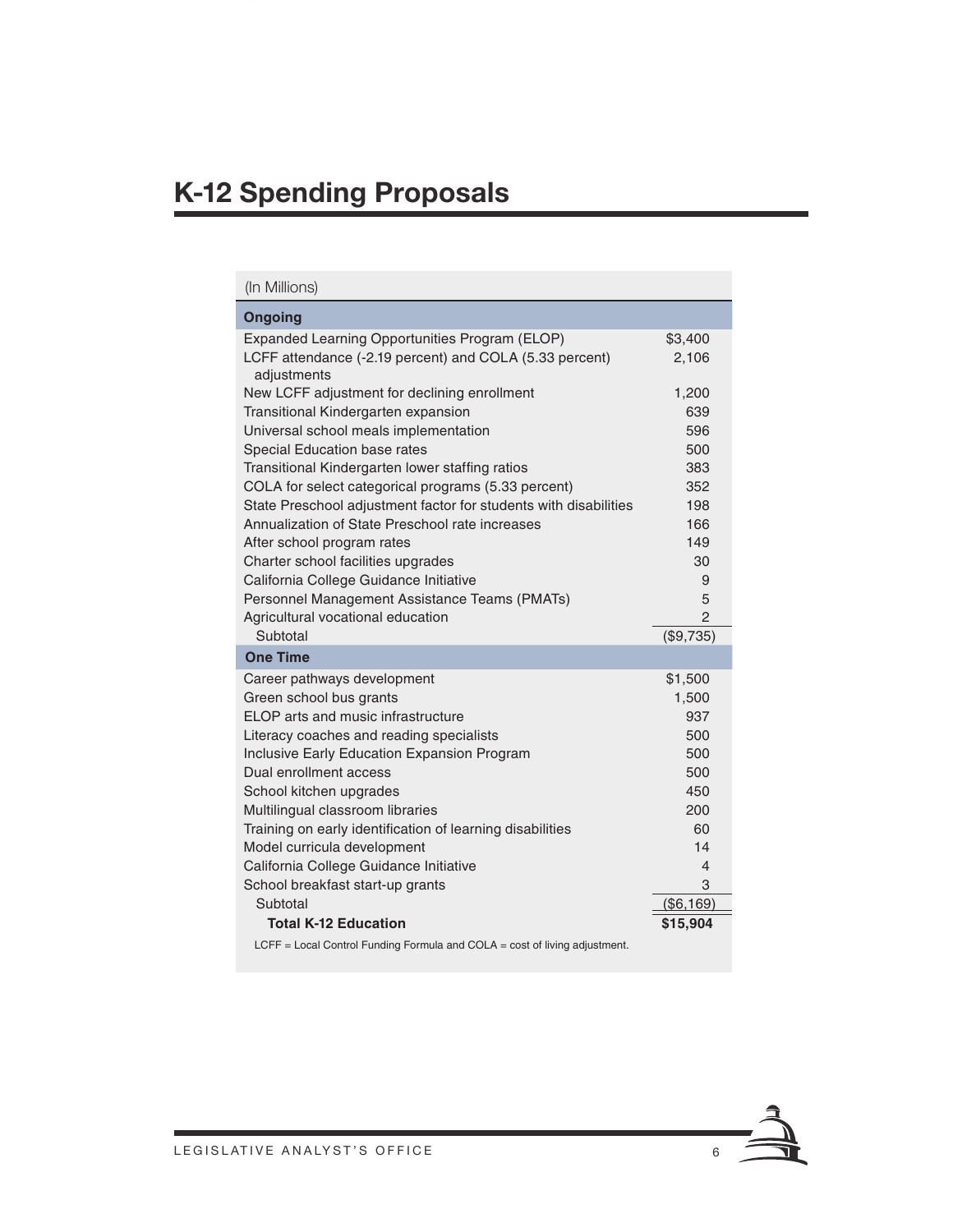## **Community College Spending Proposals**

| (In Millions)                                           |         |  |
|---------------------------------------------------------|---------|--|
| <b>Ongoing</b>                                          |         |  |
| COLA for apportionments (5.33 percent)                  | \$409   |  |
| Part-Time Faculty Health Insurance Program              | 200     |  |
| Student Success Completion Grants (caseload adjustment) | 100     |  |
| COLA for select categorical programs (5.33 percent)     | 53      |  |
| Technology security                                     | 25      |  |
| Enrollment growth (0.5 percent)                         | 25      |  |
| Equal Employment Opportunity program                    | 10      |  |
| Financial aid administration                            | 10      |  |
| NextUp foster youth program                             | 10      |  |
| A2MEND program                                          | 1       |  |
| Subtotal                                                | (\$843) |  |
| <b>One Time</b>                                         |         |  |
| Facilities maintenance and instructional equipment      | \$388   |  |
| Student enrollment and retention strategies             | 150     |  |
| Health care pathways for English learners               | 130     |  |
| Common course numbering implementation                  | 105     |  |
| Technology security                                     | 75      |  |
| Transfer reform implementation                          | 65      |  |
| Intersegmental curricular pathways software             | 25      |  |
| STEM and health care pathways grant program             | 20      |  |
| Emergency financial assistance for AB 540 students      | 20      |  |
| Teacher credentialing partnership program               | 5       |  |
| Umoja program study                                     | __a     |  |
| Subtotal                                                | (\$983) |  |
| <b>Total California Community Colleges</b>              |         |  |
| a Reflects \$179,000.                                   |         |  |

COLA = cost of living adjustment; A2MEND = African American Male Education Network and Development; and STEM = science, technology, engineering, and mathematics.

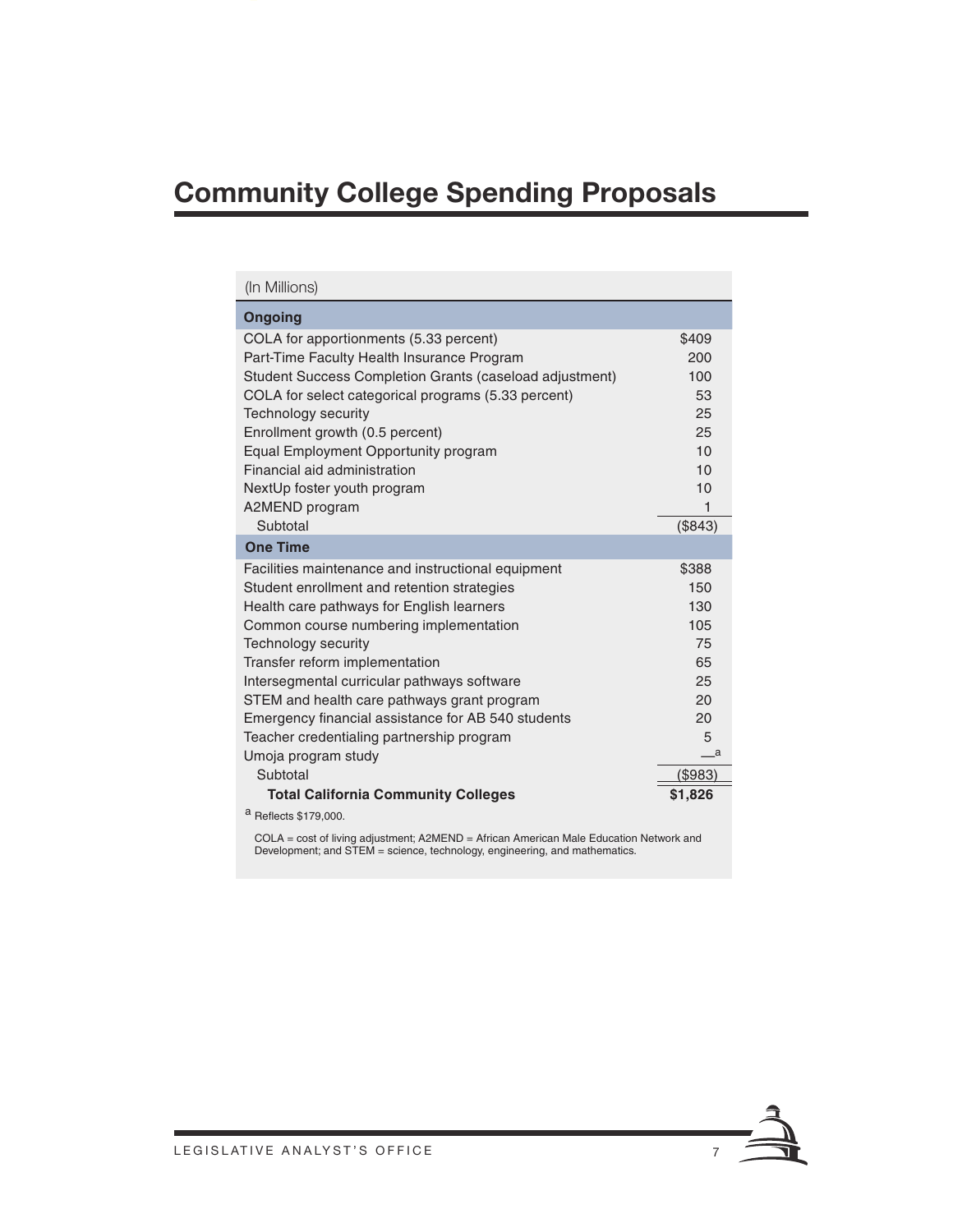### **Comments**

#### **Proposition 98 Budget Likely Prepared for Mild Recession**

- The state could draw upon the \$9.7 billion in the Proposition 98 Reserve to maintain programs in the event of a downturn. (In some cases, the constitutional formulas would require withdrawals.)
- The Proposition 98 budget also contains a one-time cushion of more than \$4 billion (the amount of one-time proposals specifically attributable to 2022-23).
- $\blacksquare$  If the guarantee were to decline, the reserve balance and the one-time cushion would provide a buffer, mitigating the likelihood of program cuts or payment deferrals.

#### **Some Ongoing Proposals Seem Reasonable**

- The major ongoing increases for schools relate to previous commitments or involve additional funding for existing programs. The proposals generally appear reasonable and align with previous cost estimates.
- Some community college proposals raise new issues and might be worth revisiting.

#### **State Appropriations Limit Is a Key Budget Issue**

- The state is \$2.6 billion above its limit across 2020-21 and 2021-22even after accounting for proposed spending on infrastructure (which is exempt from the limit).
- $\blacksquare$  The Legislature can respond to excess revenues by (1) lowering tax revenues, (2) spending more on exempt purposes (such as infrastructure or state emergencies), or (3) splitting the excess revenues between taxpayer refunds and one-time payments to schools and community colleges.
- If the Legislature were to shift funding from the Governor's infrastructure proposals to nonexempt priorities, the state would exceed the limit by a larger amount.